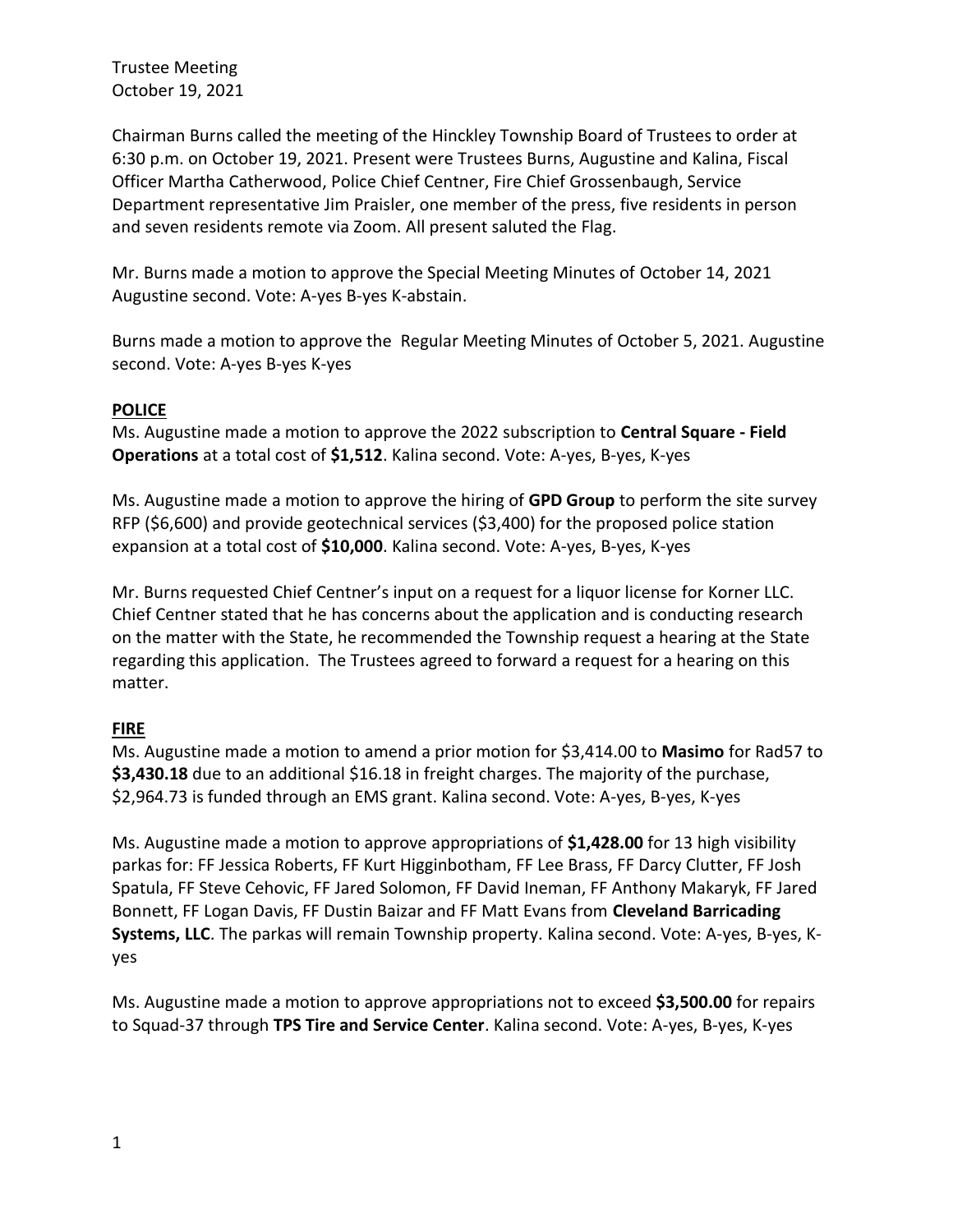Ms. Augustine made a motion to approve appropriations of **\$4,645.00** for 22 Lock Core units (\$3,902.00 ) and 3 KeySecure units (\$743.00) with hardware from **Knox Box**. Kalina second. Vote: A-yes, B-yes, K-yes

Ms. Augustine made a motion to approve appropriations of **\$620.00** for turn out gear boots for FF/Paramedic Rick Moskalski and FF/Paramedic Jared Bonnett from **Fire Safety Services**. Kalina second. Vote: A-yes, B-yes, K-yes

Ms. Augustine made a motion to accept the resignation of John Regrut effective immediately. Kalina second. Vote: A-yes, B-yes, K-yes

Ms. Augustine made a motion to approve appropriations not to exceed **\$370.00** for an Atom Rocker Panel Light from **Strobes N More**. Kalina second. Vote: A-yes, B-yes, K-yes

Ms. Augustine made a motion to approve appropriations not to exceed **\$165.00** for a fog light for Command Car-36 from **Carparts.com**. Kalina second. Vote: A-yes, B-yes, K-yes

Ms. Augustine made a motion to approve an educational appropriation of **\$200.00** for FF/Paramedic Dave Mordarski to attend the **2021 Company Officer Academy** at the Brecksville Community Center Service on December 7-9, 2021. Kalina second. Vote: A-yes, Byes, K-yes

Ms. Augustine made a motion to approve appropriations of **\$3,397.26** to **Medina County All Hazards** team. Kalina second. Vote: A-yes, B-yes, K-yes

Chief Grossenbaugh added that the annual "Fill the Boot" community fundraiser is upcoming in November.

# **SERVICE**

Mr. Burns complimented the Service Department on the quality of their efforts regarding the Belles Road repaving project.

Mr. Praisler informed the Trustees that the construction season is wrapping up and tree trimming will begin soon.

The Trustees discussed the Service Department's request to purchase a new excavator, the current excavator is approaching fifteen years and is starting to require re[airs. Mr. Behary obtained multiple quotes and a quote from Bobcat was approved by the Medina County Prosecutors Office for state bid compliance. It was agreed to forward a motion for an excavator replacement.

Mr. Burns made a motion to adopt **Resolution #101921-01**, approving the purchase of an E50 R2-Series Bobcat Compact Excavator with implements through Bobcat (Clark Equipment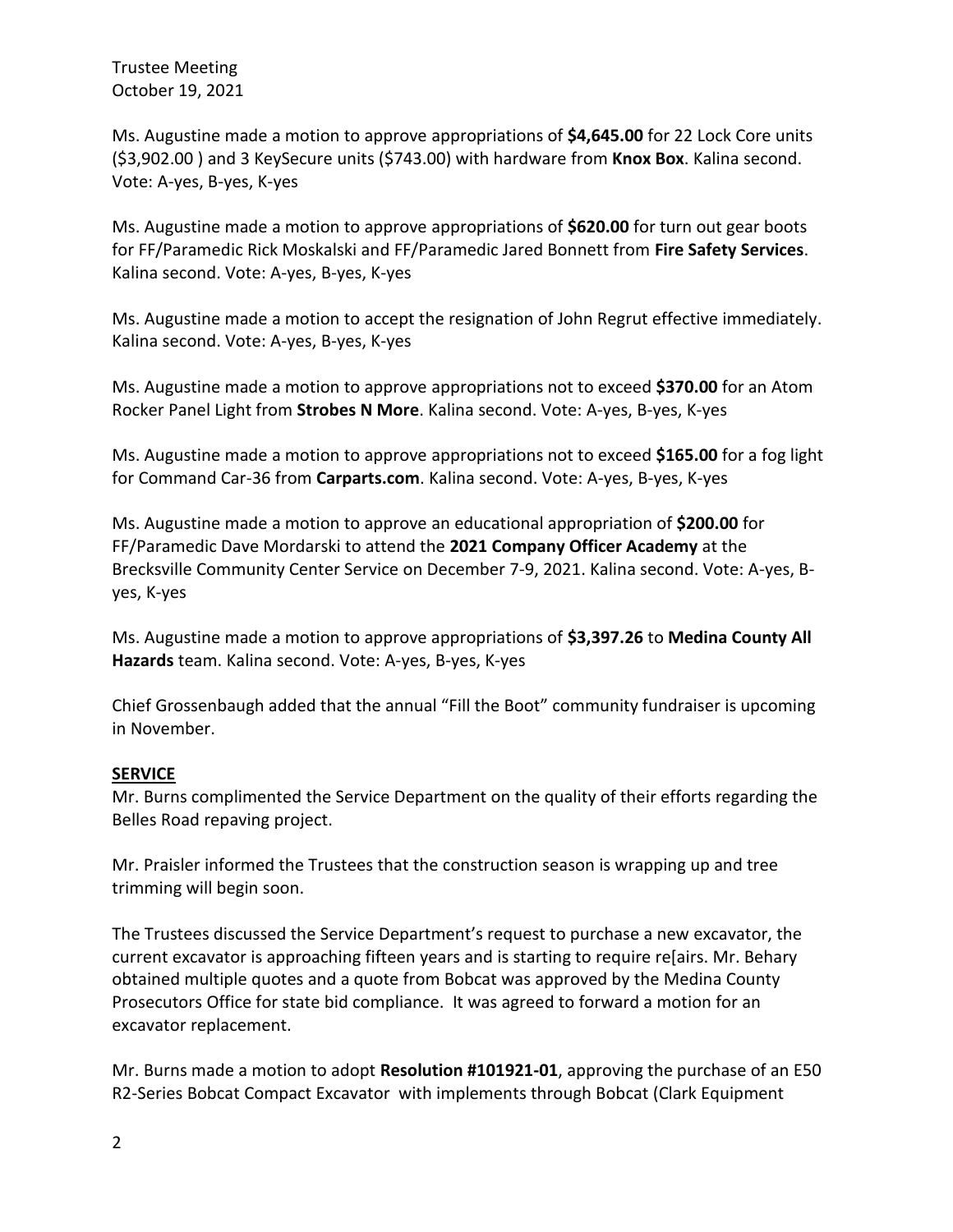Company) at a cost of **\$67,215.54** minus a \$29,500 in trade in for the current excavator for a final cost of: **\$37,715.54**. Details of the implement purchase are as follows:

12" MX4 XCHG TEETH - \$728.08 24" MX4 XCHG TEETH - \$975.08 60" MX4 XCHG GRADING - \$1,377.12 36" MX4 XCHG SMOOTH - \$1,186.36 Kalina second. Vote: A-yes, B-yes, K-yes

Mr. Burns made a motion to approve appropriations to purchase a 36-month protection plan for the E50 Bobcat Excavator through **Bobcat** at a cost of **\$700.00**. Augustine second. Vote: Ayes B-yes K-yes

Mr. Burns made a motion to adopt **Resolution #101921-02, approving** additional funding for Forest Drive final billing in the amount of **\$6,666.14**. The additional billing was due to the need for additional fill and sub-base materials. According to the terms of the OPWC grant,74% will be paid by OPWC funds and 26% will be paid by Hinckley Township. Kalina second. Vote: A-yes, B-yes, K-yes

### **TRUSTEES**

Ms. Augustine stated that signs within the community need to be placed on personal property and outside the road right-of-way.

Mr. Kalina gave an update on the Tire ax appeal and he requested to be the point person for all communication regarding the appeal in order to ensure that any information provided by the Township is factual and consistent. He added that since this is an active court case the Township is unable to provide comment.

Ms. Augustine gave an update on the Comprehensive Plan Steering Committee. Over 90 applications were received. David Manley will participate on the committee as the Zoning Commission liaison. Ms. Augustine and Administrative Office Assistant Chris Medwid will begin redacting names from the applications and distribute to the Trustees for narrowing of the applicants for final approval. 12 full members will be selected from the applications, plus 3 alternates.

Ms. Augustine reminded the attendees that Hinckley Town Center Halloween event will be held on October 23, 2021 from 4:00pm – 6:00pm and that the November 2, 2021 Regular Trustee Meeting will be moved to the Senior Room at 1410 Ridge Road at south end of building due to elections. If the audience is too large, the meeting will be moved to the old fire station. Zoom meeting may not be available due to the location change.

Ms. Augustine made a motion to amend the Organization Meeting Minutes to include support staff eligibility for the annual clothing allowance. Burns second. Vote: A-yes B-yes K-yes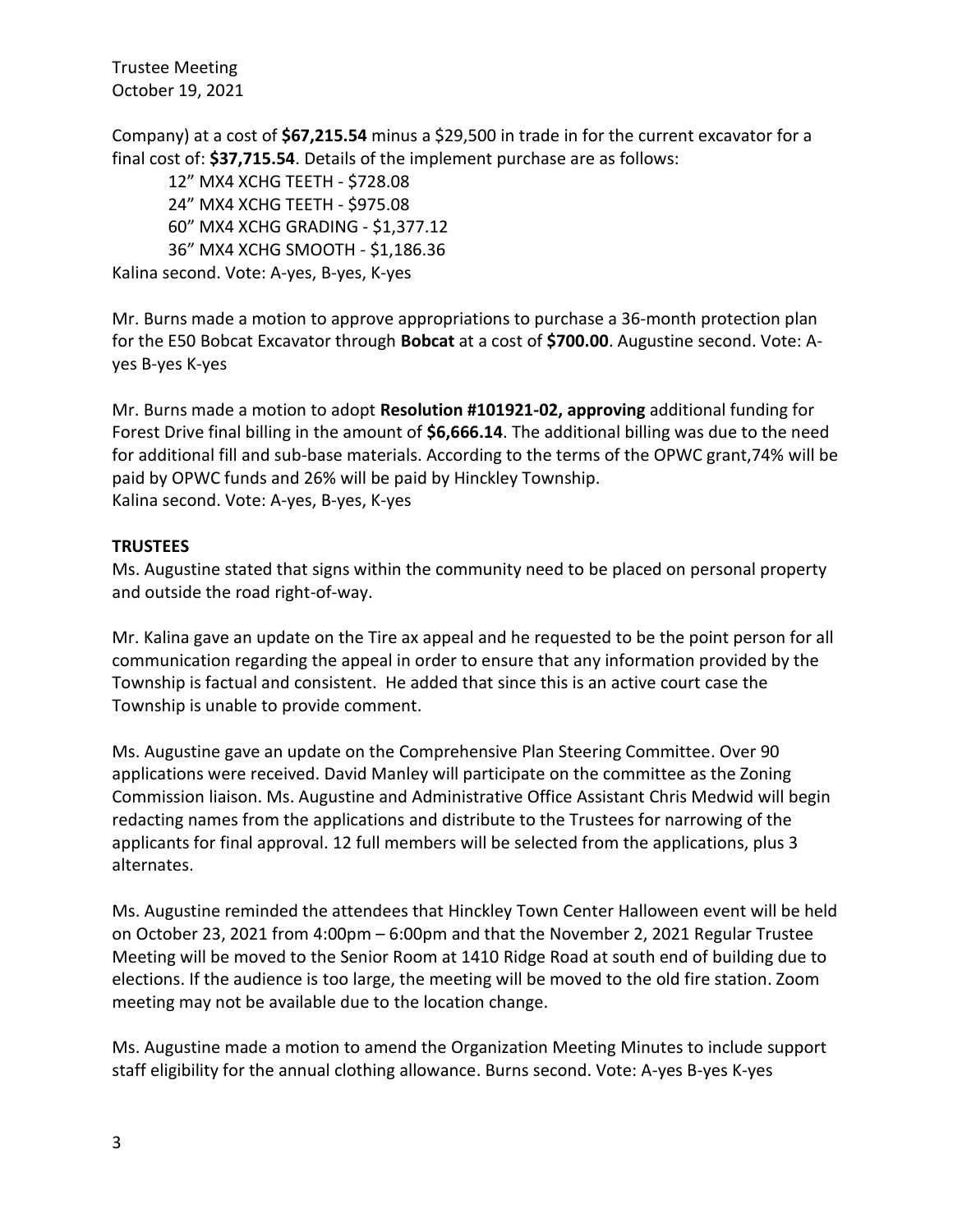Ms. Augustine gave an update on her recent Trustee Tea, topics included past and future development issues, the expansion of water and sewer and whether or not property owners in conservation developments pay taxes on the conserved land – which they do through homeowner's association fees and is dependent on the conserved land's tax classification.

Ms. Augustine mentioned at the gathering that her biggest concern is with the Fire Department regarding their overnight pay currently at \$10 per hour and the ability to achieve three-member staffing in the future.

Mr. Burns informed the attendees that there were no bids received for energy efficiency improvement on the east wall of the old fire station. It was decided that the project will be rebid in 2022.

The Trustees discussed Maple Hill Cemetery and whether it would be better to install a plaque for identification or etch the name into the new stone wall. It was agreed that etching would be preferable and Mr. Burns will look into pricing.

Mr. Burns made a motion to accept the resignation of Zachary Eggeman of the Service Department effective October 28, 2021. Augustine second. Vote: A-yes, B-yes, K-yes

Mr. Burns presented a Recreation Association of Highland (RAH) request for Kobak Field soil enhancement contribution to offset the \$40,000.00 project cost. Discussion ensued on the availability of funds at this time and the plans to replace the fence separating the fields from the industrial park to the north. It was decided at this time to only fund the fence in 2022.

Ms. Augustine made a motion to adopt **Resolution #101921-03**, to submit a request to amend the Hinckley Township Certificate of Estimated Resources to the Medina County Auditor for the purpose of receiving a FEMA FY 2020 Assistance to Firefighters Grant (AFG) in the amount of **\$153,910.48**. Upon receipt of the Amended Certificate of Estimated Resources the 2192 Revenue and Appropriation Budgets will be amended to reflect the grant monies. Kalina second. Vote: A-yes. B-yes, K-yes

Ms. Augustine made a motion to approve reimbursing Patrolman Shawn Landis a bi-annual payment of **\$1,200.0** in lieu of Hinckley Township health insurance in accordance with the OPBA Hinckley Patrolmen's Collective Bargaining Agreement. Kalina second. Vote: A-yes, B-yes, K-yes

Ms. Catherwood stated the current fund status is \$6,701,979.31.

Burns made a motion to approve payments in the amount of \$127,206.34. Augustine second. Vote: A-yes, B-yes, K-yes